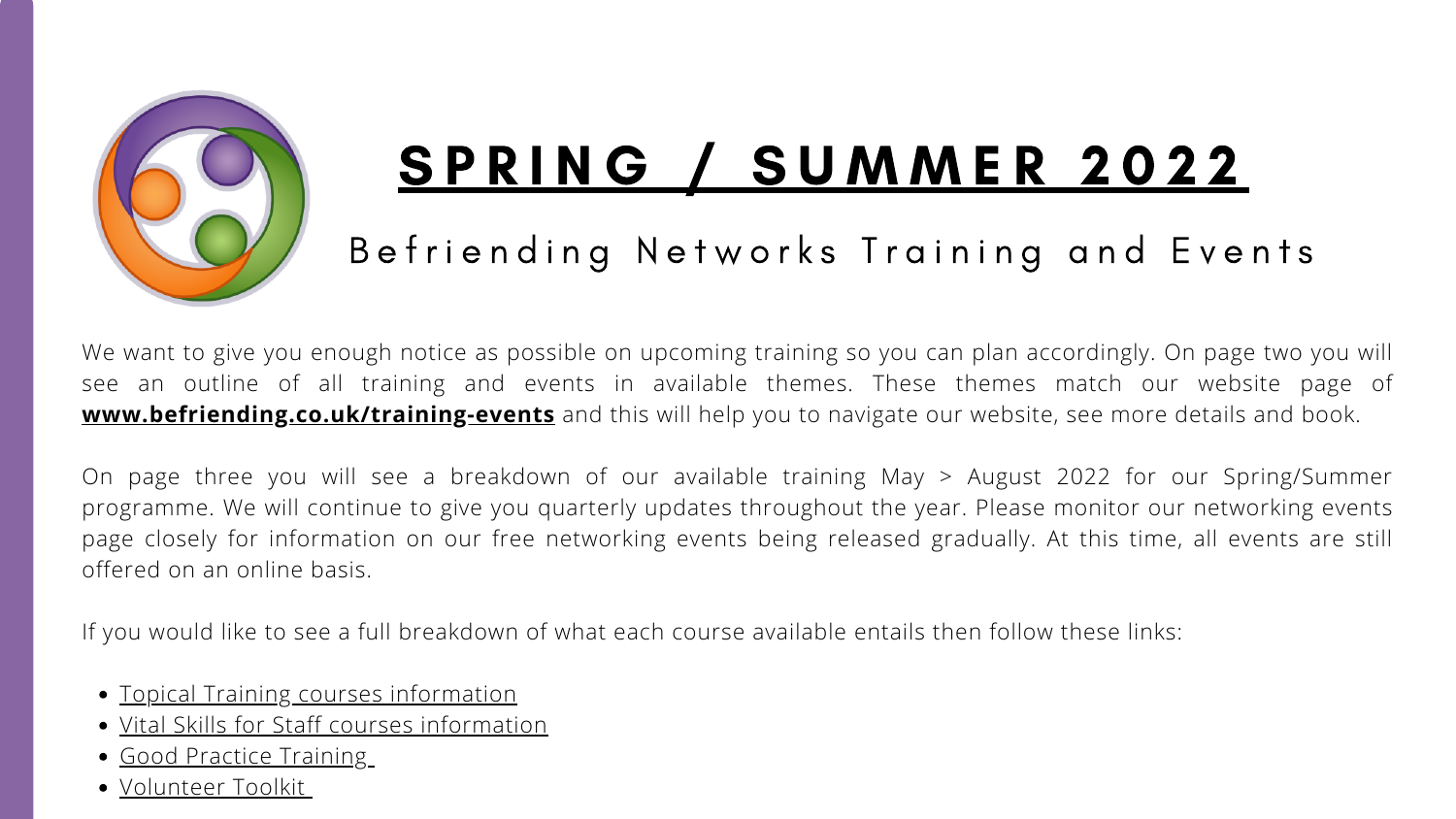## Training and Events available at Befriending Networks

#### Vital Skills For STAFF

Seven modules are available. Each course is designed to support coordinators and befriending staff with their responsibilities. New to your job? Or looking for a refresher? Why not sign up to learn your Vital Skills? Each course is designed around a resource pack, written assignments and online classes to confirm learning and network with other students. :

- Training for Trainers
- Recruiting Befrienders
- Support and Supervision
- Boundaries in Befriending
- Making Your Matches
- Risk Management in Befriending
- Managing Waiting Lists, Capacity and Endings

#### NETWORKING

Our FREE sessions are an opportunity to learn from other befriending projects and to access the support of Befriending Networks staff directly. Tackling a number of common issues, with a range of perspectives, each event is unique.

Q+A Sessions

#### BESPOKE TRAINING

- Approaching Collaboration
- Bereavement in Befriending
- Communicating and Engaging Volunteers with Policies and Procedures
- Management and Leadership
- Mental Health Awareness
- Reducing Inappropriate Referrals
- Safeguarding in Befriending
- Social Impact: How to Measure
- Supporting Mental Wellbeing
- Volunteer Retainment

Do you need training for your staff, volunteers and/or trustees? Don't see your required topic listed? Don't see available spaces of your course? Looking for a combination of themes and topics? We can design a training package specifically to fit your needs. It all begins with a free bespoke consultancy session on Zoom. Please see our bespoke page for more information.

- Improving and Evaluating Your Safeguarding Policy
- Running a Befriending Service
- Dementia and Befriending
	- *How to operate a Dementia friendly service & train volunteers accordingly*

### TOPICAL TRAINING

Topical courses are training on specific themes covering common issues in the land of befriending. The majority of these courses are targeted towards staff but there are some appropriate for volunteers and trustees. The majority of these courses are structured with an online session followed by access to a resource. Please check each course listing for specifics.

#### GOOD PRACTICE (NEW)

All of these courses are an interactive discussion followed by a Good Practice Guide resource to help you with the operations of your project.

#### volunteer training toolkit

Members of Befriending Networks gain exclusive access to our Volunteer Training Toolkit: A bundle of resources to use when training your volunteers to be befrienders. There are videos, PowerPoints, ready materials, interactive activities, podcasts, written assignments you can pick and choose, and edit, these tools to fit your project and your volunteers' needs.

• How to Sessions - guidance on using the toolkit

#### MANAGERS NETWORK (NEW)

Monthly sessions for managers (who line manage other employees). Join our CEO, Sarah, to discuss all things surrounding the management and leadership of befriending services and problem solve together, in safe supportive environment.